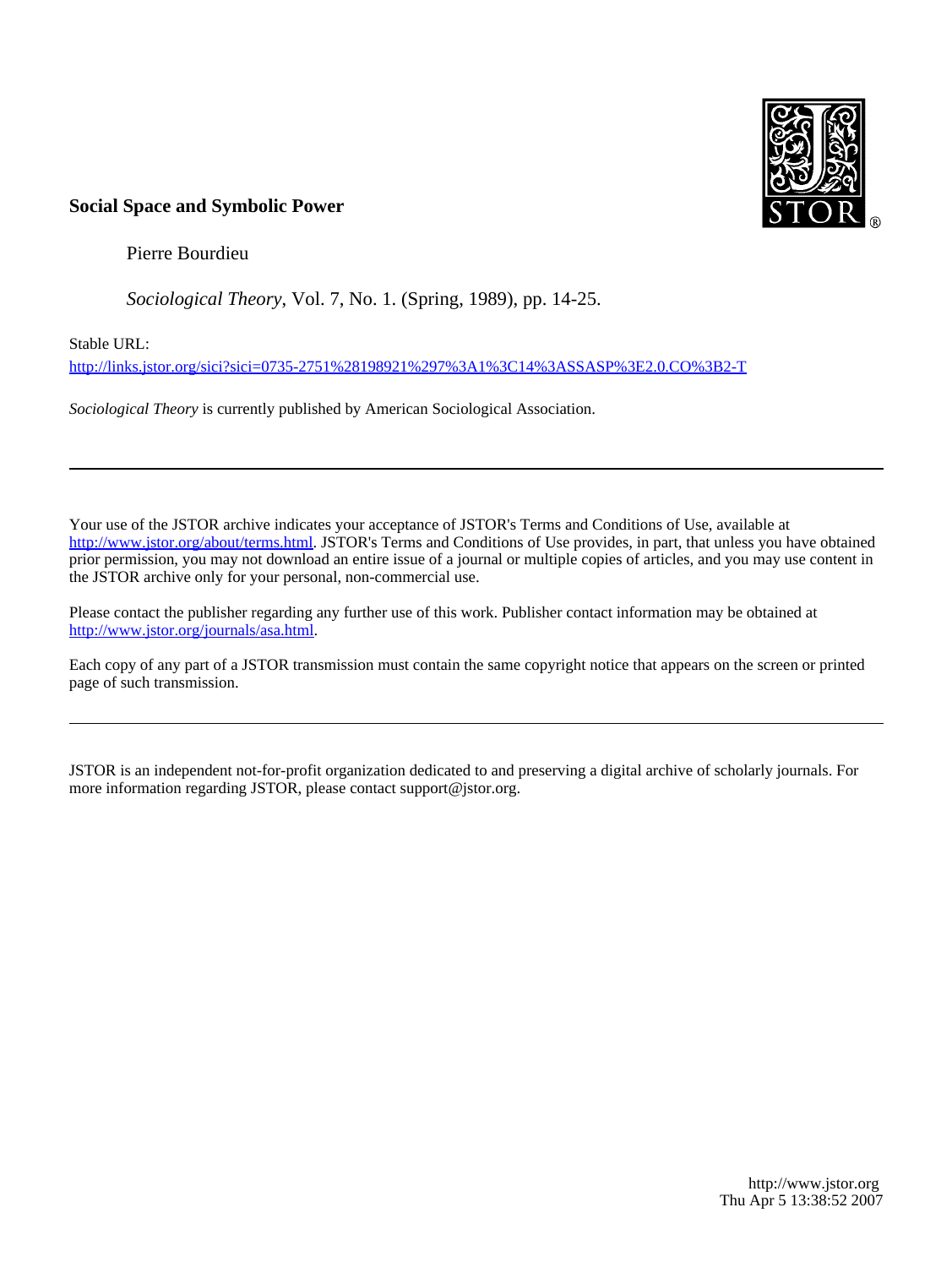PIERRE BOURDIEU *Collège de France* 

I would like, within the limits of a lecture, to try and present the theoretical principles which are at the base of the research whose results are presented in my book *Distinction* (Bourdieu 1984a), and draw out those of its theoretical implications that are most likely to elude its readers, particularly here in the United States, due to the differences between our respective cultural and scholarly traditions.

If I had to characterize my work in two words, that is, as is the fashion these days, to label it, I would speak of *constructivist structuralism* or of *structuralist constructivism,* taking the word structuralism in a sense very different from the one it has acquired in the Saussurean or Lévi-Straussian tradition. By structuralism or structuralist, I mean that there exist, within the social world itself and not only within symbolic systems (language, myths, etc.), objective structures independent of the consciousness and will of agents, which are capable of guiding and constraining their practices or their representations. By constructivism, I mean that there is a twofold social genesis, on the one hand of the schemes of perception, thought. and action which are constitutive of what I call habitus, and on the other hand of social structures, and particularly of what I call fields and of groups, notably those we ordinarily call social classes.

I think that it is particularly necessary to set the record straight here: indeed, the hazards of translation are such that, for instance, my book *Reproduction in Education, Society and Culture* (Bourdieu and Passeron 1977) is well known. which will lead certain commentators—and some of them have not hesitated to do so-to classify me squarely among the structuralists, while works that come from a much earlier period (so old, in fact, that they even precede the emergence of the typically "constructivist" writings on the same topics) and which would probably make them perceive me as a "constructivist" have characteristically been ignored. Thus, in a book entitled *Pedagogic Relationship and Communication* (Bourdieu et al. 1965), we showed how the social relation of understanding in the classroom is constructed in and through misunderstanding, or in spite of misunderstanding; how teachers and students agree, by a sort of tacit transaction tacitly guided by the concern to minimize costs and risks, to agree on a minimal definition of the situation of communication. Likewise, in another study entitled "The Categories of Professorial Judgment" (Bourdieu and de Saint Martin 1975). we tried to analyze the genesis and functioning of the categories of perception and appreciation through which professors construct an image of their students, of their performance and of their value, and (re)produce, through practices of cooptation guided by the same categories, the very group of their colleagues and the faculty. I now close this digression and return to my argument.

Ī

Speaking in the most general terms. social science, be it anthropology, sociology or history. oscillates between two seemingly incompatible points of view. two apparently irreconcilable perspectives: objectivism and subjectivism or, if you prefer, between physicalism and psychologism (which can take on various colorings. phenomenological, semiological, etc.). On the one hand, it can "treat social facts as things," according to the old Durkheimian precept, and thus leave out everything that they owe to the fact that they are objects of knowledge. of cognition-or misrecognition-within social existence. On the

This is the text of a lecture delivered at the University of California. San Diego. in March of 1986. translated from the French by Loic J. D. Wacquant. A French version appeared in Pierre Bourdieu. *Choses dire\* (Paris. Editions de Minuit. 1987. pp. 147-166).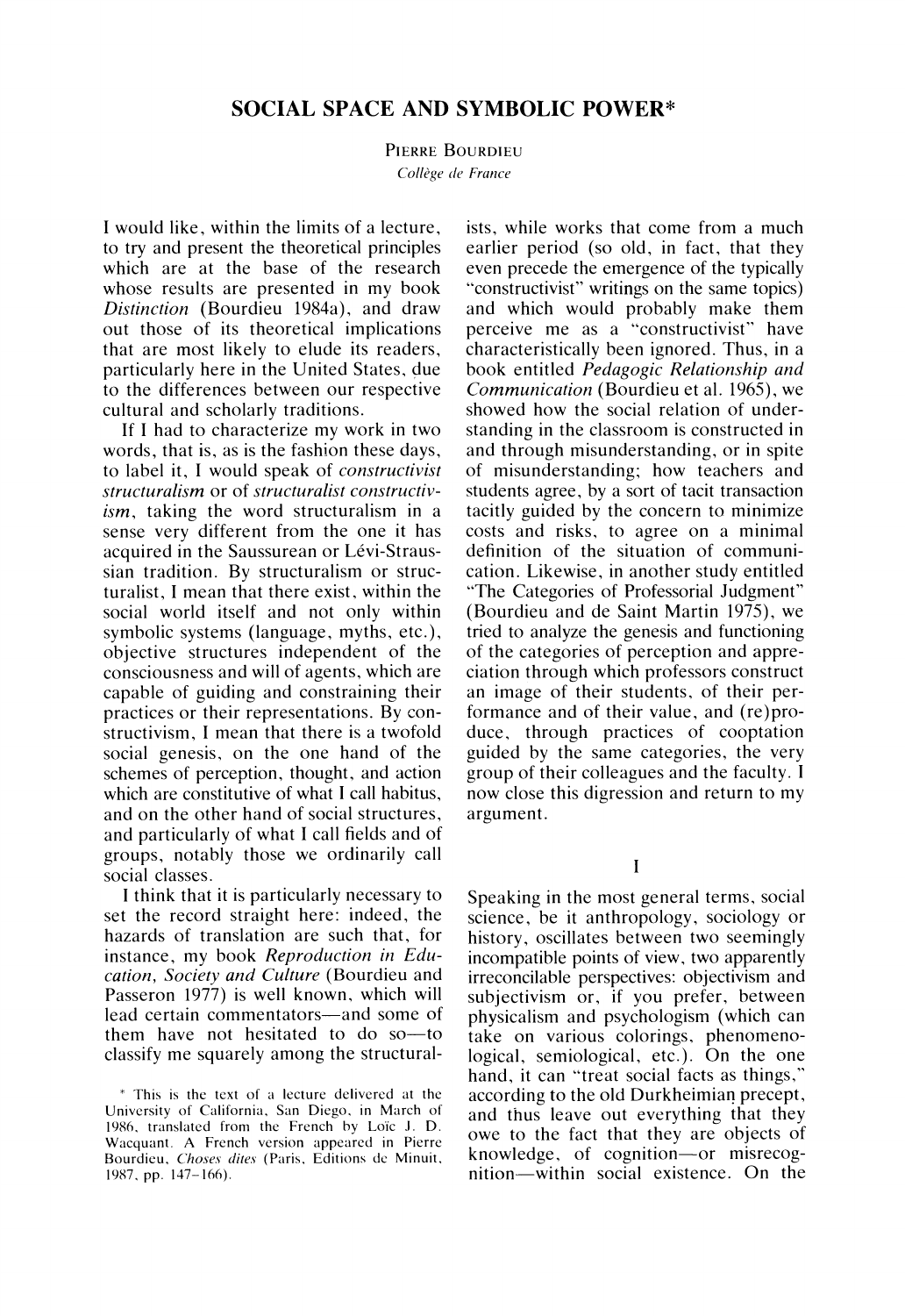other hand, it can reduce the social world to the representations that agents have of it, the task of social science consisting then in producing an "account of the accounts" produced by social subjects.

Rarely are these two positions expressed and above all realized in scientific practice in such a radical and contrasted manner. We know that Durkheim is no doubt, together with Marx, the one who expressed the *objectivist* position in the most consistent manner. "We believe this idea to be fruitful, he wrote (Durkheim 1970, p. 250), that social life must be explained, not by the conception of those who participate in it, but by deep causes which lie outside of consciousness." However, being a good Kantian, Durkheim was not unaware of the fact that this reality can only be grasped by employing logical instruments. categories, classifications. This being said, objectivist physicalism often goes hand in hand with the positivist proclivity to conceive classifications as mere "operational" partitions, or as the mechanical recording of breaks or "objective" discontinuities (as in statistical distributions for instance).

It is no doubt in the work of Alfred Schutz and of the ethnomethodologists that one would find the purest expression of the *subjectivist* vision. Thus Schutz (1962. p. 59) embraces the standpoint exactly opposite to Durkheim's: "The observational field of the social scientistsocial reality—has a specific meaning and relevance structure for the human beings living, acting, and thinking within it. By a series of common-sense constructs, they have pre-selected and pre-interpreted this world which they experience as the reality of their daily life. It is these thought objects of theirs which determine their behavior by motivating it. The thought objects constructed by the social scientist in order to grasp this social reality have to be founded upon the thought objects constructed by the common-sense thinking of men, living their daily life within their social world. Thus, the constructs of the social sciences are, so to speak, constructs of the second degree, that is, constructs of the constructs made by the actors on the social scene." The opposition is total: in the first instance, scientific knowledge can

be obtained only by means of a break with primary representations—called "prenotions" in Durkheim and "ideologies" in Marx—leading to unconscious causes. In the second instance, scientific knowledge is in continuity with common sense knowledge, since it is nothing but a "construct of constructs."

If I have somewhat belabored this opposition-one of the most harmful of these "paired concepts" which, as Reinhard Bendix and Bennett Berger (1959) have shown, pervade the social sciences—it is because the most steadfast (and, in my eyes, the most important) intention guiding my work has been to overcome it. At the risk of appearing quite obscure, I could sum up in one phrase the gist of the analysis I am putting forth today: on the one hand, the objective structures that the sociologist constructs, in the objectivist moment, by setting aside the subjective representations of the agents, form the basis for these representations and constitute the structural constraints that bear upon interactions; but, on the other hand, these representations must also be taken into consideration particularly if one wants to account for the daily struggles, individual and collective, which purport to transform or to preserve these structures. This means that the two moments, the objectivist and the subjectivist, stand in a dialectical relationship (Bourdieu 1977) and that, for instance, even if the subjectivist moment seems very close, when taken separately, to interactionist or ethnomethodological analyses, it still differs radically from them: points of view are grasped as such and related to the positions they occupy in the structure of agents under consideration.

In order to transcend the artificial opposition that is thus created between structures and representations, one must also break with the mode of thinking which Cassirer (1923) calls *substantialist* and which inclines one to recognize no reality other than those that are available to direct intuition in ordinary experience. i.e., individuals and groups. The major contribution of what must rightly be called the structuralist revolution consists in having applied to the social world the *relational* mode of thinking which is that of modern mathematics and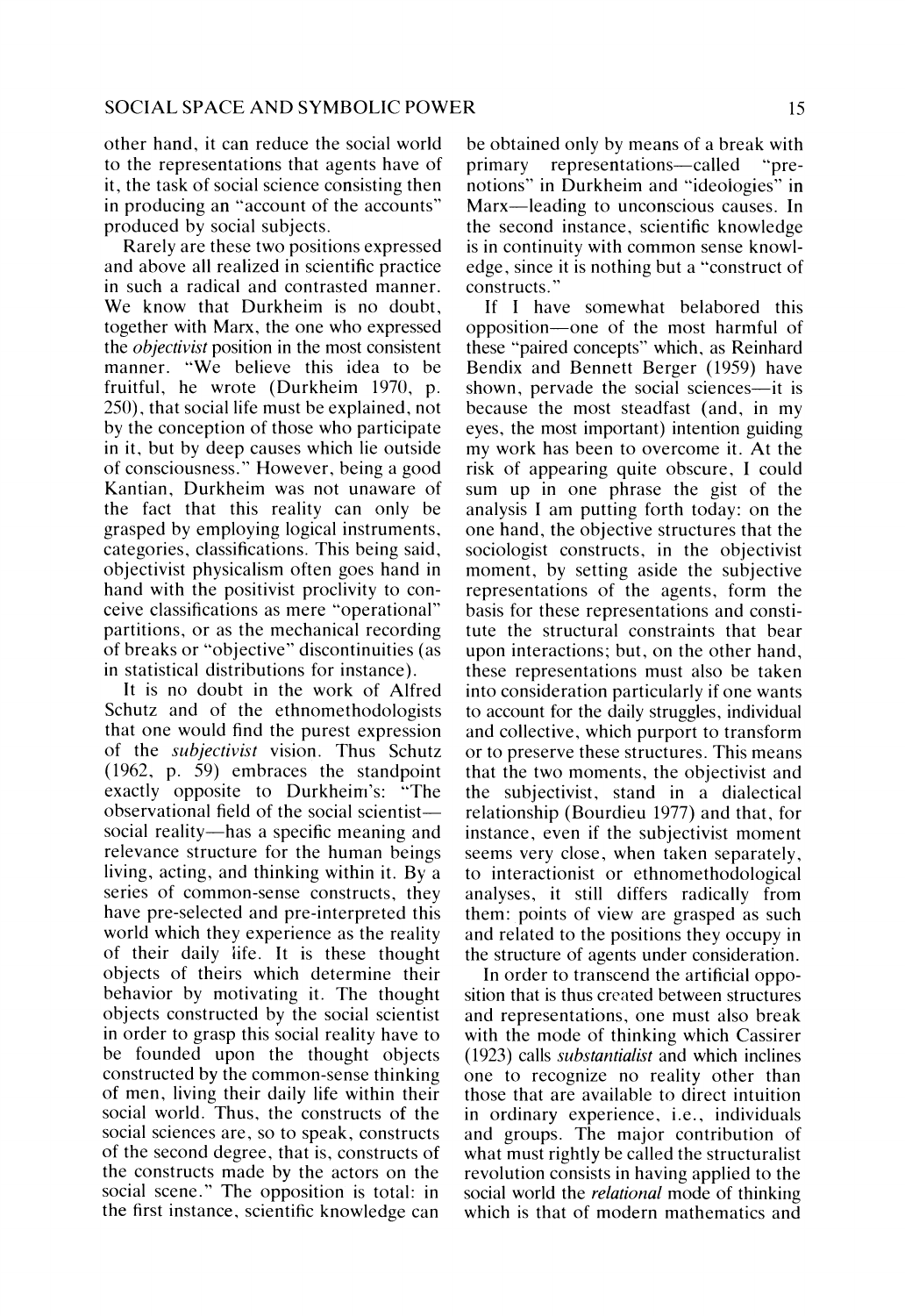physics, and which identifies the real not with substances but with relations (Bourdieu 1968). The "social reality" which Durkheim spoke of is an ensemble of invisible relations, those very relations which constitute a space of positions external to each other and defined by their proximity to, neighborhood with, or distance from each other, and also by their relative position, above or below or yet in between, in the middle. Sociology, in its objectivist moment, is a social topology, an *analysis situs* as they called this new branch of mathematics in Leibniz's time, an analysis of relative positions and of the objective relations

between these positions. This relational mode of thinking is at the point of departure of the construction presented in *Distinction.* It is a fair bet, however, that the space, that is, the system of relations. will go unnoticed by the reader. despite the use of diagrams (and of correspondence analysis, a very sophisticated form of factorial analysis). This is due, first, to the fact that the substantialist mode of thinking is easier to adopt and flows more "naturally." Secondly, this is because, as often happens. the means one has to use to construct social space and to exhibit its structure risk concealing the results they enable one to reach. The groups that must be constructed in order to objectivize the positions they occupy hide those positions. Thus the chapter of *Distinction* devoted to the different fractions of the dominant class will be read as a description of the various lifestyles of these fractions, instead of an analysis of locations in the space of positions of power-what I call the field of power. (Parenthesis: one may see here that changes in vocabulary are at once the condition and the product of a break with the ordinary representation associated with the idea of "ruling class").

At this point of the discussion, we can compare social space to a geographic space within which regions are divided up. But this space is constructed in such a way that the closer the agents, groups or institutions which are situated within this space, the more common properties they have; and the more distant, the fewer. Spatial distances-on paper-coincide with social

distances. Such is not the case in real space. It is true that one can observe almost everywhere a tendency toward spatial segregation, people who are close together in social space tending to find themselves, by choice or by necessity, close to one another in geographic space; nevertheless. people who are very distant from each other in social space can encounter one another and interact, if only briefly and intermittently. in physical space. Interactions, which bring immediate gratification to those with empiricist dispositions -they can be observed, recorded, filmed, in sum. they are tangible, one can "reach out and touch them"-mask the structures that are realized in them. This is one of those cases where the visible, that which is immediately given, hides the invisible which determines it. One thus forgets that the truth of any interaction is never entirely to be found within the interaction as it avails itself for observation. One example will suffice to bring out the difference between structure and interaction and, at the same time. between the structuralist vision I defend as a necessary (but not sufficient) moment of research and the so-called interactionist vision in all its forms (and especially ethnomethodology). I have in mind what I call strategies of condescension, those strategies by which agents who occupy a higher position in one of the hierarchies of objective space symbolically deny the social distance between themselves and others, a distance which does not thereby cease to exist, thus reaping the profits of the recognition granted to a purely symbolic denegation of distance ("she is unaffected," "he is not highbrow" or "stand-offish," etc.) which implies a recognition of distances. (The expressions I just quoted always have an implicit rider: "she is unaffected, for a duchess," "he is not so highbrow, for a university professor," and so on.) In short, one can use objective distances in such a way as to cumulate the advantages of propinquity and the advantages of distance, that is, distance and the recognition of distance warranted by its symbolic denegation.

How can we concretely grasp these objective relations which are irreducible to the interactions by which they manifest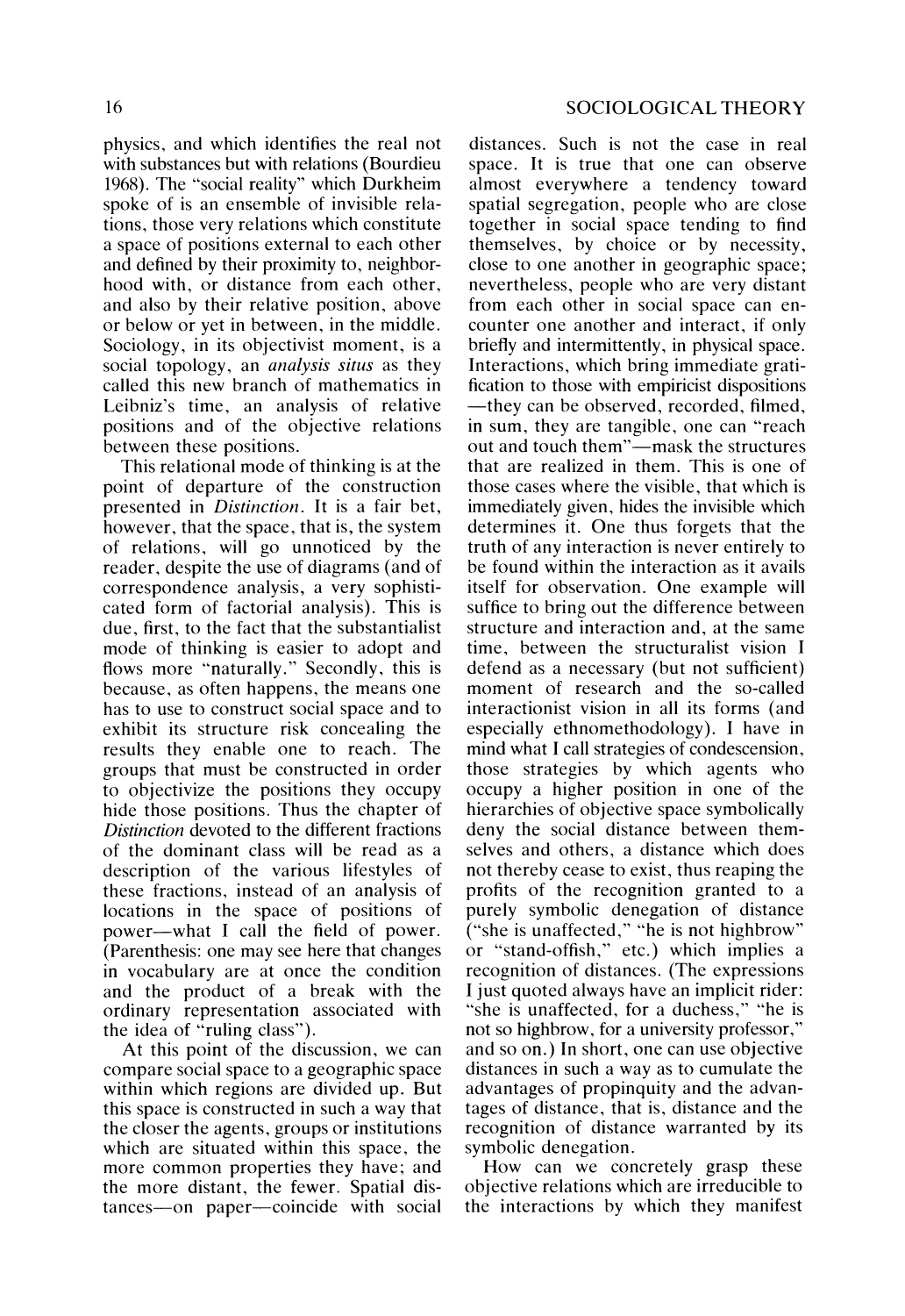## SOCIAL SPACE AND SYMBOLIC POWER 17

themselves? These objective relations are the relations between positions occupied within the distributions of the resources which are or may become active, effective, like aces in a game of cards, in the competition for the appropriation of scarce goods of which this social universe is the site. According to my empirical investigations, these fundamental powers are economic capital (in its different forms), cultural capital, social capital, and symbolic capital, which is the form that the various species of capital assume when they are perceived and recognized as legitimate (Bourdieu 1986a). Thus agents are distributed in the overall social space, in the first dimension, according to the overall volume of capital they possess and, in the second dimension, according to the struc ture of their capital, that is, the relative weight of the different species of capital, economic and cultural. in the total volume of their assets.

The misunderstanding that the analyses proposed particularly in *Distinction* elicit are thus due to the fact that classes on paper are liable to being apprehended as real groups. This realist (mis)reading is objectively encouraged by the fact that social space is so constructed that agents who occupy similar or neighboring positions are placed in similar conditions and subjected- to similar conditionings, and therefore have every chance of having similar dispositions and interests, and thus of producing practices that are themselves similar. The dispositions acquired in the position occupied imply an adjustment to this position, what Goffman calls the "sense of one's place." It is this sense of one's place which, in interactions, leads people whom we call in French *"les gens modestes,"* "common folks," to keep to their common place, and the others to "keep their distance," to "maintain their rank", and to "not get familiar." These strategies, it should be noted in passing, may be perfectly unconscious and take the form of what is called timidity or arrogance. In effect, social distances are inscribed in bodies or, more precisely, into the relation to the body, to language and to time-so many structural aspects of practice ignored by the subjectivist vision.

Add to this the fact that this sense of one's place, and the affinities of habitus experienced as sympathy or antipathy, are at the basis of all forms of cooptation, friendships, love affairs, marriages, associations, and so on, thus of all the relationships that are lasting and sometimes sanctioned by law, and you will see that everything leads one to think that classes on paper are real groups—all the more real in that the space is better constructed and the units cut into this space are smaller. If you want to launch a political movement or even an association, you will have a better chance of bringing together people who are in the same sector of social space (for instance, in the northwest region of the diagram, where intellectuals are) than if you want to bring together people situated in regions at the four corners of the diagram.

But just as subjectivism inclines one to reduce structures to visible interactions, objectivism tends to deduce actions and interactions from the structure. So the crucial error, the theoreticist error that you find in Marx, would consist in treating classes on paper as real classes, in concluding from the objective homogeneity of conditions, of conditionings, and thus of dispositions, which flows from the identity of position in social space, that the agents involved exist as a unified group, as a class. The notion of *social space allows us to go beyond the alternative of realism and nominalism* when it comes to social classes (Bourdieu 1985): the political work aimed at producing social classes as *corporate bodies,* permanent groups endowed with permanent organs or representation, acronyms, etc., is all the more likely to succeed when the agents that it seeks to assemble, to unify, to constitute into a group, are closer to each other in social space (and therefore belonging to the same theoretical class). Classes in Marx's sense have to be made through a political work that has all the more chance of succeeding when it is armed with a theory that is well-founded in reality, thus more capable of exerting a *theory effect—theorein*, in Greek, means to see—that is, of imposing a vision of divisions.

With the theory effect, we have escaped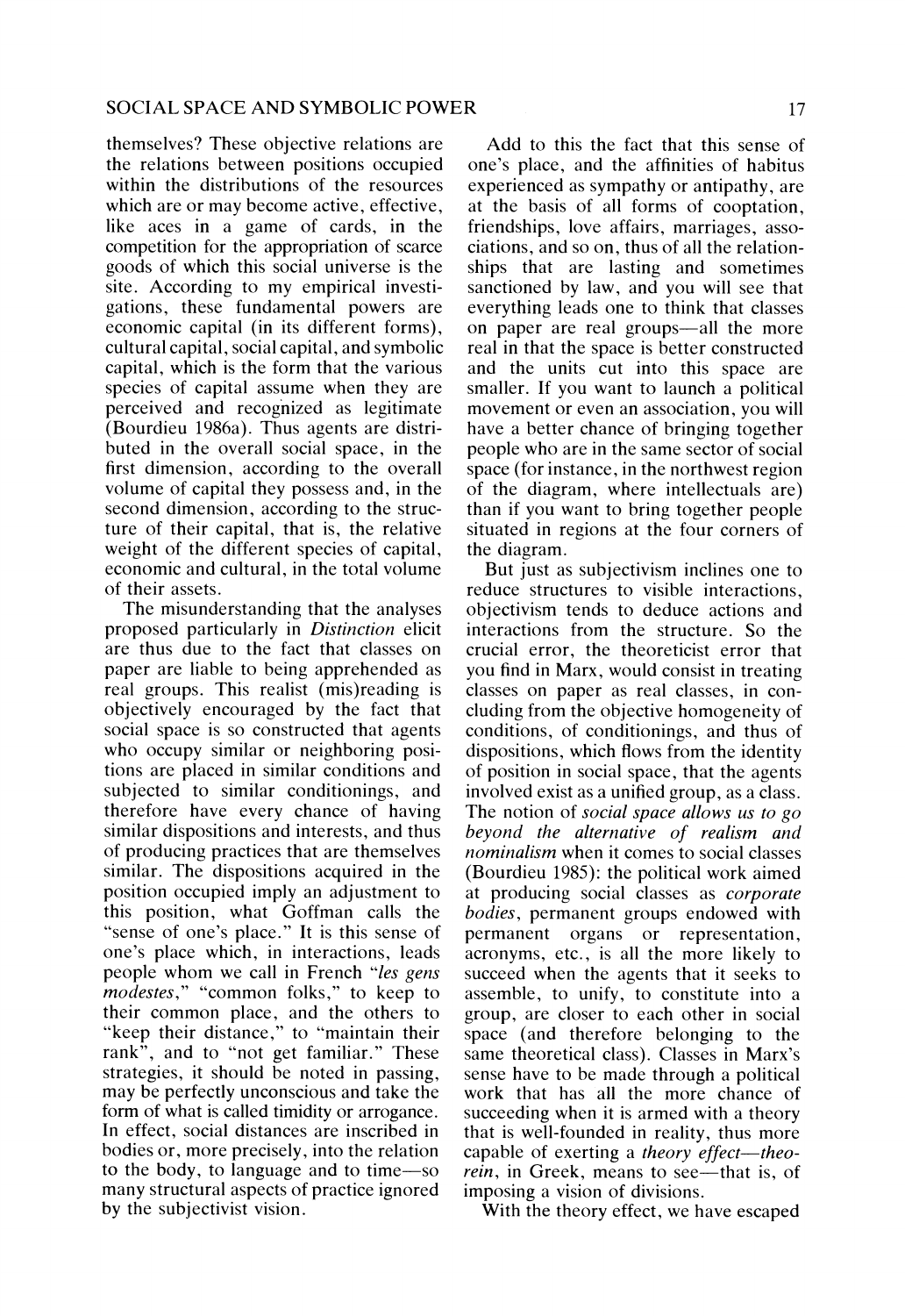pure physicalism, but without foresaking the gains of the objectivist phase: groups, such as social classes. are *to be made.* They are not given in "social reality." The title of E.P. Thompson's (1963) famous book *The Making of the English Working Class*  must be taken quite literally: the working class such as it may appear to us today, through the words meant to designate it, "working class," "proletariat," "workers," "labor movement," and so on, through the organizations that are supposed to express its will, through the logos, bureaus, locals, flags, etc., is a well-founded historical artefact (in the sense in which Durkheim said that religion is a well-founded illusion). But this in no way means that one can construct anything anyhow, either in theory or in practice.

 $\mathbf{H}$ 

We have thus moved from social physics to social phenomenology. The "social reality" objectivists speak about is also an object of perception. And social science must take as its object both this reality and the perception of this reality, the perspectives. the points of view which, by virtue of their position in objective social space, agents have on this reality. The spontaneous visions of the social world, the "folk theories" ethnomethodologists talk about, or what I call "spontaneous sociology," but also scientific theories, sociology included, are part of social reality, and, like Marxist theory for instance, can acquire a truly real power of construction.

The objectivist break with pre-notions, ideologies, spontaneous sociology, and "folk theories," is an inevitable, necessary moment of the scientific enterprise—you cannot do without it, as do interactionism, ethnomethodology, and all these forms of social psychology which rest content with a phenomenal vision of the social world, without exposing yourself to grave mistakes. But it is necessary to effect a *second and more difJicult break with objectivism,*  by reintroducing, in a second stage, what had to be excluded in order to construct objective reality. Sociology must include a sociology of the perception of the social world, that is, a sociology of the construction of visions of the world which themselves contribute to the construction of this world. But, having constructed social space, we know that these points of view, as the word itself suggests, are views taken from a certain point, that is, from a determinate position within social space. And we also know that there will be different or even antagonistic points of view, since points of view depend on the point from which they are taken, since the vision that every agent has of the space depends on his or her position in that space.

By doing this, we repudiate the universal subject, the transcendental ego of phenomenology that ethnomethodologists have taken over as their own. No doubt agents do have an active apprehension of the world. No doubt they do construct their vision of the world. But this construction is carried out under structural constraints. One may even explain in sociological terms what appears to be a universal property of human experience, namely. the fact that the familiar world tends to be "taken for granted," perceived as natural. If the social world tends to be perceived as evident and to be grasped. to use Husserl's (1983) expression, in a doxic modality, this is because the dispositions of agents, their habitus. that is, the mental structures through which they apprehend the social world, are essentially the product of the internalization of the structures of that world. As perceptive dispositions tend to be adjusted to position, agents, even the most disadvantaged ones, tend to perceive the world as natural and to accept it much more readily than one might imagineespecially when you look at the situation of the dominated through the social eyes of a dominant.

So the search for invariant forms of perception or of construction of social reality masks different things: firstly. that this construction is not carried out in a social vacuum but subjected to structural constraints; secondly, that structuring structures. cognitive structures, are themselves socially structured because they have a social genesis; thirdly. that the construction of social reality is not only an individual enterprise but may also become a collective enterprise. But the so-called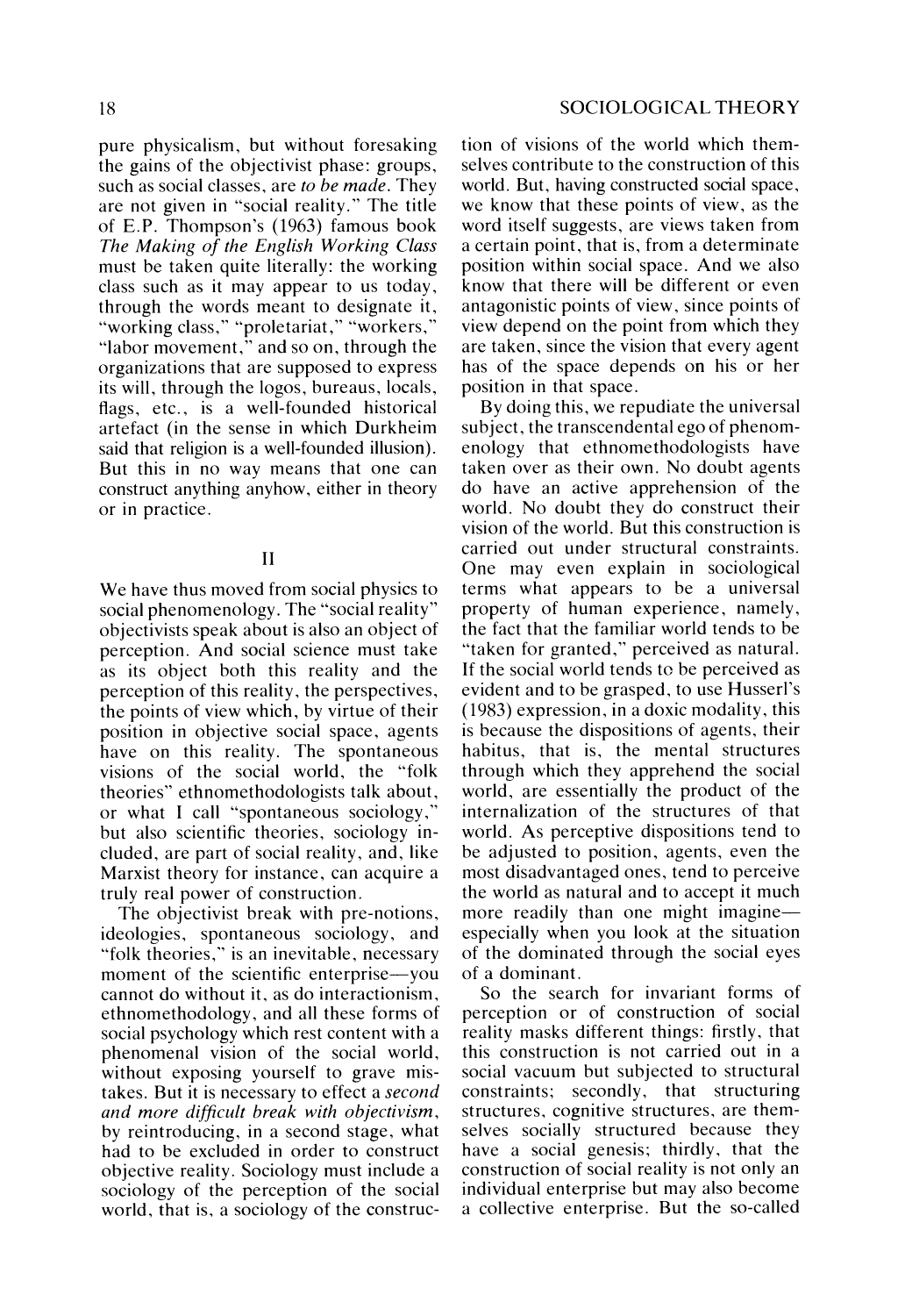microsociological vision leaves out a good number of other things: as often happens when you look too closely, you cannot see the wood from the tree; and above all, failing to construct the space of positions leaves you no chance of seeing the point from which you see what you see.

Thus the representations of agents vary with their position (and with the interest associated with it) and with their habitus, as a system of schemes of perception and appreciation of practices, cognitive and evaluative structures which are acquired through the lasting experience of a social position. Habitus is both a system of schemes of production of practices and a system of perception and appreciation of practices. And, in both of these dimensions, its operation expresses the social position in which it was elaborated. Consequently, habitus produces practices and representations which are available for classification, which are objectively differentiated; however. they are immediately perceived as such only by those agents who possess the code, the classificatory schemes necessary to understand their social meaning. Habitus thus implies a "sense of one's place" but also a "sense of the place of others." For example. we say of a piece of clothing, a piece of furniture, or a book: "that looks pretty bourgeois" or "that's intellectual." What are the social conditions of possibility of such a judgment? First, it presupposes that taste (or habitus) as a system of schemes of classification, is objectively referred, via the social conditionings that produced it, to a social condition: agents classify themselves, expose themselves to classification, by choosing, in conformity with their taste, different attributes (clothes, types of food, drinks, sports. friends) that go well together and that go well with them or, more exactly, suit their position. To be more precise, they choose, in the space of available goods and services, goods that occupy a position in this space homologous to the position they themselves occupy in social space. This makes for the fact that nothing classifies somebody more than the way he or she classifies. Secondly, a classificatory judgment such as "that's petty bourgeois" presupposes that, as

socialized agents, we are capable of perceiving the relation between practices or representations and positions in social space (as when we guess a person's social position from her accent). Thus, through habitus. we have a world of common sense, **a** world that seems self-evident.

I have so far adopted the perspective of the perceiving subject and I have mentioned the principal cause of variations in perception, namely, position in social space. But what about variations whose principle is found on the side of the object, in this space itself? It is true that the correspondence that obtains, through habitus (dispositions, taste), between positions and practices, preferences exhibited, opinions expressed, and so on, means that the social world does not present itself as pure chaos, as totally devoid of necessity and liable to being constructed in any way one likes. But this world does not present itself as totally structured either, or as capable of imposing upon every perceiving subject the principles of its own construction. The social world may be uttered and constructed in different ways according to different principles of vision and division-for example, economic divisions and ethnic divisions. If it is true that, in advanced societies, economic and cultural factors have the greatest power of differentiation, the fact remains that the potency of economic and social differences is never so great that one cannot organize agents on the basis of other principles of division ethnic, religious, or national ones, for instance.

Despite this potential plurality of possible structurings—what Weber called the *Vielseitigkeit* of the given-it remains that the social world presents itself as a highly structured reality. This is because of a simple mechanism, which I want to sketch out briefly. Social space, as I described it above, presents itself in the form of agents endowed with different properties that are systematically linked among themselves: those who drink champagne are opposed to those who drink whiskey. but they are also opposed, in a different way, to those who drink red wine; those who drink champagne, however, have a higher chance than those who drink whiskey, and a far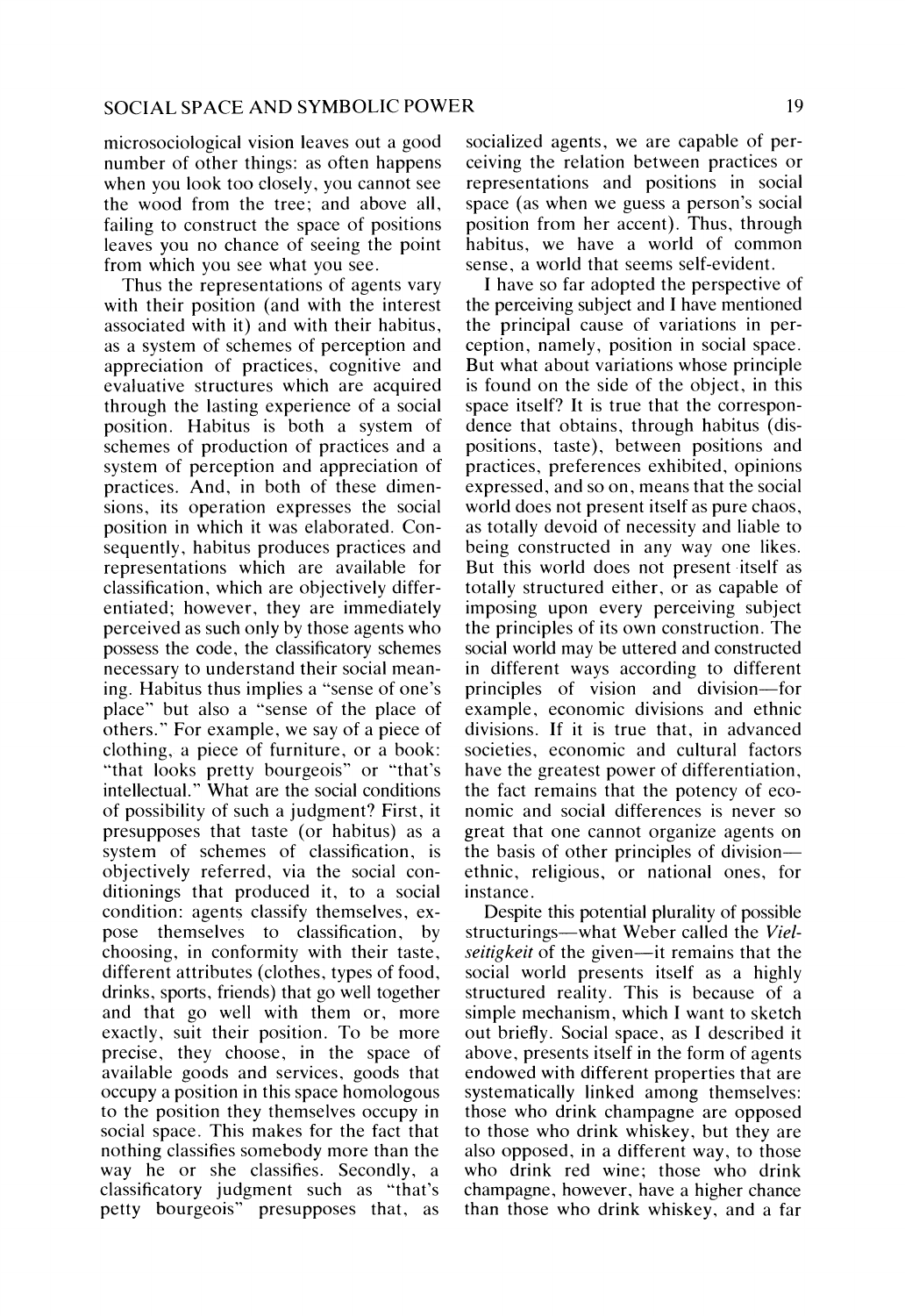greater chance than those who drink red wine, of having antique furniture, playing golf at select clubs, riding horses or going to see light comedies at the theater. These properties, when they are perceived by agents endowed with the pertinent categories of perception-capable of seeing that playing golf makes you "look" like a traditional member of the old bourgeoisie -function, in the very reality of social life, as signs: differences function as distinctive signs and as signs of distinction, positive or negative, and this happens outside of any intention of distinction, of any conscious search for "conspicuous consumption." (This is to say, parenthetically, that my analyses have nothing in common with those of Veblen-all the more so in that distinction as I construe it, from the point of view of indigenous criteria, excludes the deliberate search for distinction). In other words, through the distribution of properties, the social world presents itself, objectively, as a symbolic system which is organized according to the logic of difference, of differential distance. Social space tends to function as a symbolic space, a space of lifestyles and status groups characterized by different lifestyles.

Thus the perception of the social world is the product of a double structuring: on the objective side, it is socially structured because the properties attributed to agents or institutions present themselves in combinations that have very unequal probabilities: just as feathered animals are more likely to have wings than furry animals, so the possessors of a sophisticated mastery of language are more likely to be found in a museum than those who do not have this mastery. On the subjective side, it is structured because the schemes of perception and appreciation, especially those inscribed in language itself, express the state of relations of symbolic power. I am thinking for example of pairs of adjectives such as heavy/light, bright/dull, etc., which organize taste in the most diverse domains. Together, these two mechanisms act to produce a common world, a world of commonsense or, at least, a minimum consensus on the social world.

But, as I suggested, the objects of the social world can be perceived and expressed

in a variety of ways, since they always include a degree of indeterminacy and vagueness, and, thereby, a certain degree of semantic elasticity. Indeed, even the most constant combinations of properties are always based on statistical connections between interchangeable characteristics; furthermore, they are subject to variations in time so that their meaning, insofar as it depends on the future, is itself held in suspense and relatively indeterminate. This objective element of uncertainty-which is often reinforced by the effect of categorization, since the same word can cover different practices—provides a basis for the plurality of visions of the world which is itself linked to the plurality of points of view. At the same time, it provides a base for symbolic struggles over the power to produce and to impose the legitimate vision of the world. (It is in the intermediate positions of social space, especially in the United States, that the indeterminacy and objective uncertainty of relations between practices and positions is at a maximum, and also, consequently, the intensity of symbolic strategies. It is easy to understand why it is this universe which provides the favorite site of the interactionists and of Goffman in particular).

Symbolic struggles over the perception of the social world may take two different forms. On the objective side, one may act by actions of representation, individual or collective, meant to display and to throw into relief certain realities: I am thinking for instance of demonstrations whose goal is to exhibit a group, its size, its strength, its cohesiveness, to make it exist visibly (Champagne 1984); and, on the individual level, of all the strategies of presentation of self, so well analyzed by Goffman (1959, 1967), that are designed to manipulate one's self-image and especiallysomething that Goffman overlooked—the image of one's position in social space. On the subjective side, one may act by trying to transform categories of perception and appreciation of the social world, the cognitive and evaluative structures through which it is constructed. The categories of perception, the schemata of classification, that is, essentially, the words, the names which construct social reality as much as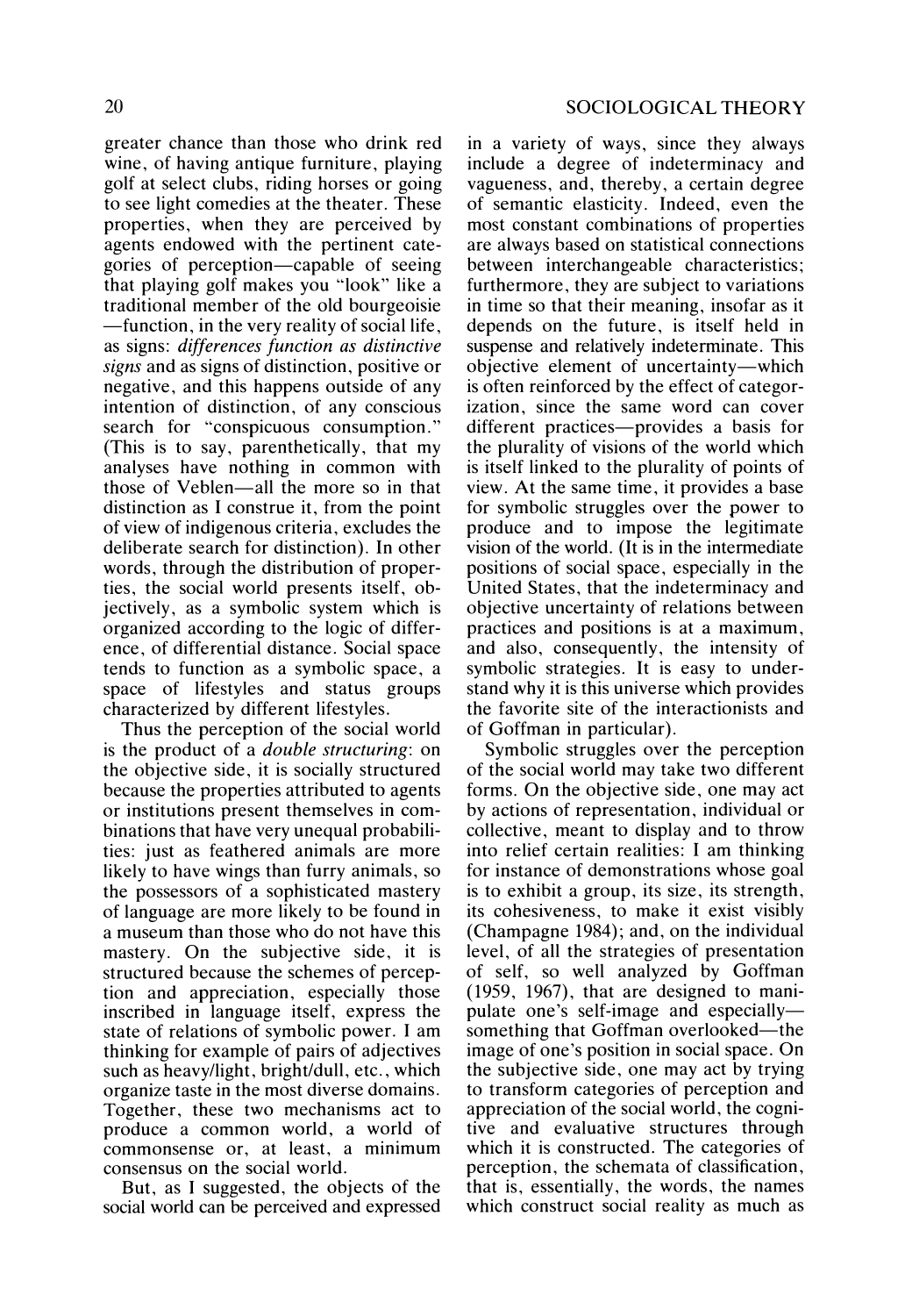they express it, are the stake par excellence of political struggle, which is a struggle to impose the legitimate principle of vision and division, i.e., a struggle over the legitimate exercise of what I call the "theory effect." I have shown elsewhere (Bourdieu 1980, 1986b), in the case of Kabylia, that groups—households, clans, or tribes—and the names that designate them are the instruments and stakes of innumerable strategies and that agents are endlessly occupied in the negotiation of their own identity. They may, for example, manipulate genealogy,' just as we, for similar reasons, manipulate the texts of the "founding fathers" of our discipline. Likewise, on the level of the daily class struggle that social agents wage in an isolated and dispersed state, we have insults (which are a sort of magical attempt at categorization: *kathegorein,* from which our word "category" comes, originally means to accuse publicly), gossip, rumours, slander, innuendos, and so. On the collective and more properly political level (Bourdieu 1981), we have all the strategies that aim at imposing a new construction of social reality by jettisoning the old political vocabulary, or at preserving the orthodox vision by keeping those words (which are often euphemisms, as in the expression "common folks" that I just evoked) designed to describe the social world. The most typical of these strategies of construction are those which aim at retrospectively reconstructing a past fitted to the needs of the present—as when General Flemming, disembarking in 1917, exclaimed: "La Fayette, here we are!"—or at constructing the future, by a creative prediction designed to limit the ever-open sense of the present.

These symbolic struggles, both the individual struggles of everyday life and the collective, organized struggles of political life, have a *specific logic* which endows them with a real autonomy from the structures in which they are rooted. Owing to the fact that symbolic capital is nothing other than economic or cultural capital when it is known and recognized, when it is known through the categories of perception that it imposes, symbolic relations of power tend to reproduce and to reinforce the power relations that constitute the

structure of social space. More concretely, legitimation of the social world is not, as some believe, the product of a deliberate and purposive action of propagnda or symbolic imposition; it results, rather, from the fact that agents apply to the objective structures of the social world structures of perception and appreciation which are issued out of these very structures and which tend to picture the world as evident.

Objective relations of power tend to reproduce themselves in relations of symbolic power. In the symbolic struggle for the production of common sense or, more precisely, for the monopoly over legitimate naming, agents put into action the symbolic capital that they have acquired in previous struggles and which may be juridically guaranteed. Thus titles of nobility, like educational credentials, represent true titles of symbolic property which give one a right to share in the profits of recognition. Here again, we must break away from marginalist subjectivism: symbolic order is not formed in the manner of a market price, out of the mere mechanical addition of individual orders. On the other hand, in the determination of the objective classification and of the hierarchy of values granted to individuals and groups, not all judgments have the same weight, and holders of large amounts of symbolic capital, the *nobiles* (etymologically, those who are well-known and recognized), are in a position to impose the scale of values most favorable to their products—notably because, in our societies, they hold a practical *de facto* monopoly over institutions which, like the school system, officially determine and guarantee rank. On the other hand, symbolic capital may be officially sanctioned and guaranteed, and juridically instituted by the effect of official nomination (Bourdieu 1982). Official nomination, that is, the act whereby someone is granted a title, a socially recognized qualification, is one of the most typical expressions of that monopoly over legitimate symbolic violence which belongs to the state or to its representatives. A credential such as a school diploma is a piece of universally recognized and guaranteed symbolic capital, good on all markets. As an official definition of an official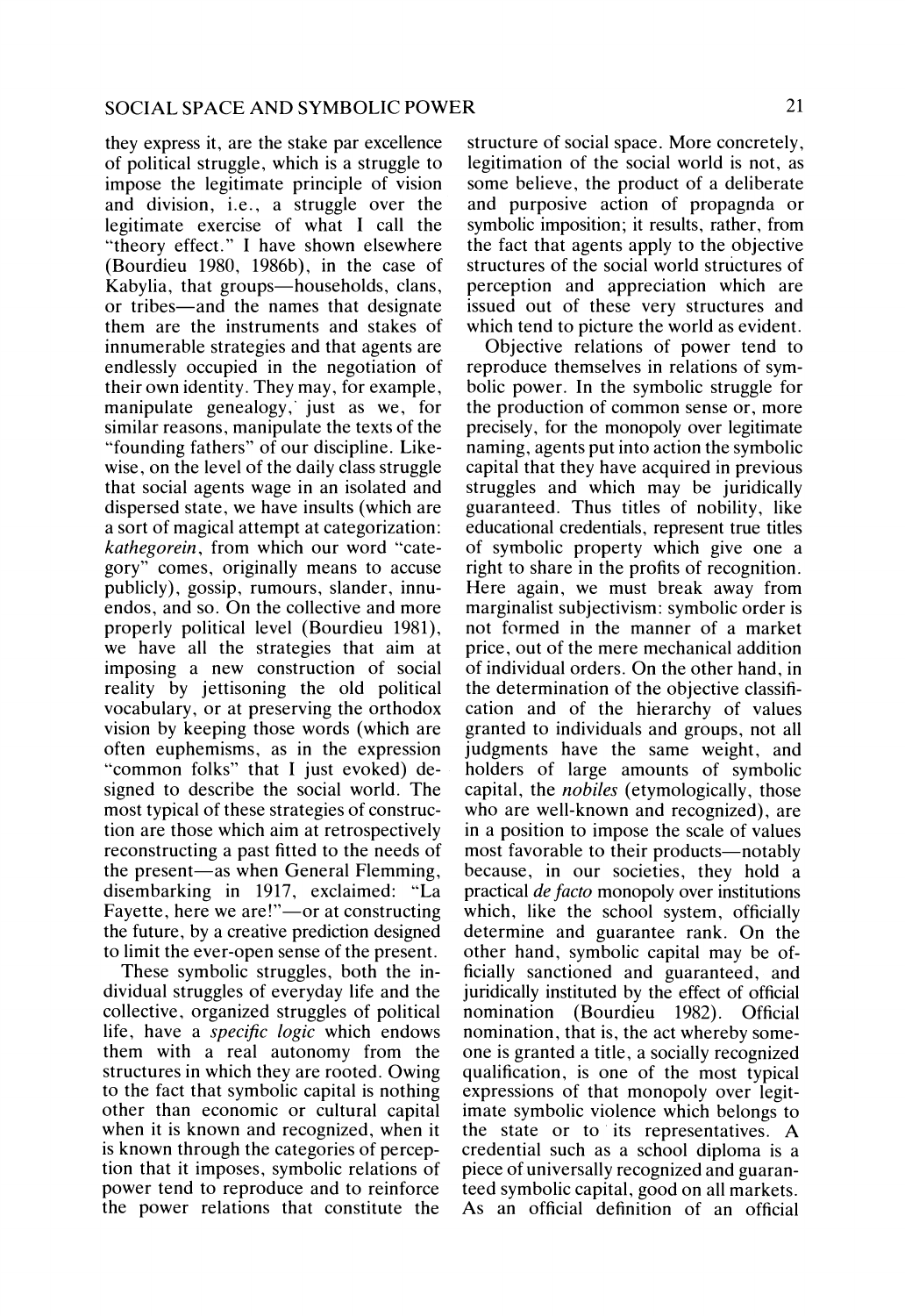identity, it frees its holder from the symbolic struggle of all against all by imposing the universally approved perspective.

The state, which produces the official classification, is in one sense the supreme tribunal to which Kafka (1968) refers in *The Trial* when Block says to the attorney who claims to be one of the "great attorneys:" "Of course. anybody can say he is 'great', if he likes to, but in these matters the question is decided by the practices of the court." Science need not choose between relativism and absolutism: the truth of the social world is at stake in the struggles between agents who are unequally equipped to reach an absolute, i.e., selffulfilling vision. The legal consecration of symbolic capital confers upon a perspective an absolute, universal value, thus snatching it from a relativity that is by definition inherent in every point of view, as a view taken from a particular point in social space.

There is an official point of view, which is the point of view of officials and which is expressed in official discourse. This discourse, as Aaron Cicourel has shown, fulfils three functions. First, it performs a diagnostic, that is, an act of knowledge or cognition which begets recognition and which, quite often, tends to assert what a person or a thing is and what it is universally, for every possible person, thus objectively. It is, as Kafka clearly saw, an almost divine discourse which assigns everyone an identity. In the second place, administrative discourse says, through directives, orders, prescriptions, etc., what people have to do, given what they are. Thirdly, it says what people have actually done, as in authorized accounts such as police records. In each case, official discourse imposes a point of view, that of the institution, especially via questionnaires, official forms, and so on. This point of view is instituted as legitimate point of view, that is, a point of view that everyone has to recognize at least within the boundaries of a definite society. The representative of the state is the repository of common sense: official nominations and academic credentials tend to have a universal value on all markets. The most typical effect of the *raison d'Etat* is the

effect of codification which is at work in such mundane operations as the granting of a certificate: an expert, physician or jurist, is someone who is appointed to produce a point of view which is recognized as transcendent over particular points of view-in the form of sickness notes, certificates of competence or incompetence a point of view which confers universally recognized rights on the holder of the certificate. The state thus appears as the central bank which guarantees all certificates. One may say of the state, in the terms Leibniz used about God, that it is the "geometral locus of all perspectives." This is why one may generalize Weber's well-known formula and see in the state the holder of the monopoly of legitimate symbolic violence. Or, more precisely, the state is a referee, albeit a powerful one, in struggles over this monopoly.

But in the struggle for the production and imposition of the legitimate vision of the social world, the holders of bureaucratic authority never establish an absolute monopoly. even when they add the authority of science to their bureaucratic authority, as government economists do. In fact, *there are always, in any society, conflicts between symbolic powers that aim at imposing the vision of legitimate divisions,*  that is, at constructing groups. Symbolic power, in this sense, is a power of "worldmaking." "World-making" consists, according to Nelson Goodman (1978), "in separating and reuniting, often in the same operation," in carrying out a decomposition, an analysis, and a composition, a synthesis, often by the use of labels. Social classifications, as is the case in archaic societies where they often work through dualist oppositions (masculine/feminine, high/low, strong/weak, etc.), organize the perception of the social world and, under certain conditions, can really organize the world itself.

#### III

So we can now examine under what conditions a symbolic power can become a *power of constitution,* by taking the term, with Dewey, both in its philosophical sense and in its political sense: that is. a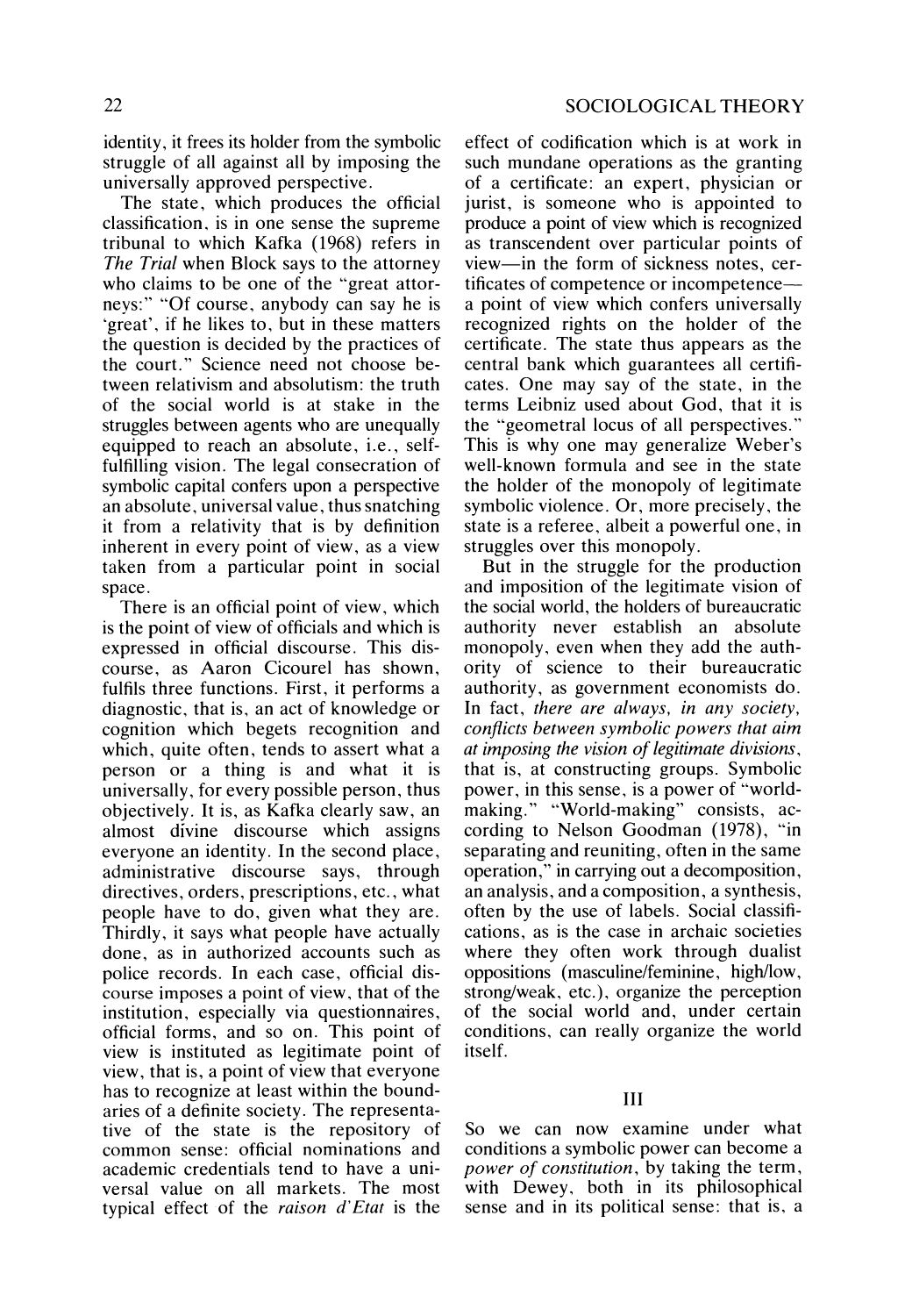power to preserve or to transform objective principles of union and separation, of marriage and divorce, of association and dissociation, which are at work in the social world; the power to conserve or to transform current classifications in matters of gender, nation, region, age, and social status, and this through the words used to designate or to describe individuals, groups or institutions.

To change the world, one has to change the ways of world-making, that is, the vision of the world and the practical operations by which groups are produced and reproduced. Symbolic power, whose form par excellence is the power to make groups (groups that are already established and have to be consecrated or groups that have yet to be constituted such as the Marxian proletariat), rests on two conditions. Firstly, as any form of performative discourse, symbolic power has to be based on the possession of symbolic capital. The power to impose upon other minds a vision, old or new, of social divisions depends on the social authority acquired in previous struggles. Symbolic capital is a credit; it is the power granted to those who have obtained sufficient recognition to be in a position to impose recognition. In this way, the power of constitution, a power to make a new group, through mobilization, or to make it exist by proxy, by speaking on its behalf as an authorized spokesperson, can be obtained only as the outcome of a long process of institutionalization, at the end of which a representative is instituted, who receives from the group the power to make the group.

Secondly, symbolic efficacy depends on the degree to which the vision proposed is founded in reality. Obviously, the construction of groups cannot be a construction *ex nihilo.* It has all the more chance of succeeding the more it is founded in reality, that is, as I indicated, in the objective affinities between the agents who have to be brought together. The "theory effect" is all the more powerful the more adequate the theory is. Symbolic power is the power to make things with words. It is only if it is true, that is, adequate to things, that description makes things. In this sense, *symbolic power is a power of con-* *secration or revelation,* the power to consecrate or to reveal things that are already there. Does this mean that it does nothing? In fact, as a constellation which, according to Nelson Goodman (1978), begins to exist only when it is selected and designated as such, a group, a class, a gender, a region, or a nation begins to exist as such, for those who belong to it as well as for the others, only when it is distinguished, according to one principle or another, from other groups, that is, through knowledge and recognition *(connaissance et reconnaissance).* 

We can thus, I hope, better understand what is at stake in the struggle over the existence or non-existence of classes. The struggle over classifications is a fundamental dimension of class struggle. The power to impose and to inculcate a vision of divisions, that is, the power to make visible and explicit social divisions that are implicit, is political power par excellence. It is the power to make groups, to manipulate the objective structure of society. As with constellations, the performative power of designation, of naming, brings into existence in an instituted, constituted form (i.e., as a "corporate body," a *corporatio,* as the medieval canonists studied by Kantorovicz [1981] said), what existed up until then only as a *collectio personarium plurium,* a collection of varied persons. a purely additive series of merely juxtaposed individuals.

Here, if we bear in mind the main problem that I have tried to solve today, that of knowing how one can make things (i.e., groups) with words, we are confronted with one last question, the question of the *mysterium* of the *ministerium,* as the canonists liked to put it (Bourdieu 1984b): how does the spokesperson come to be invested with the full power to act and to speak in the name of the group which he or she produces by the magic of the slogan, the watchword, or the command, and by his mere existence as an incarnation of the collective? As the king in archaic societies, *Rex,* who, according to Benveniste *(1969),*  is entrusted with the task of *regere fines*  and *regere sacra,* of tracing out and stating the boundaries between groups and, thereby, of bringing them into existence as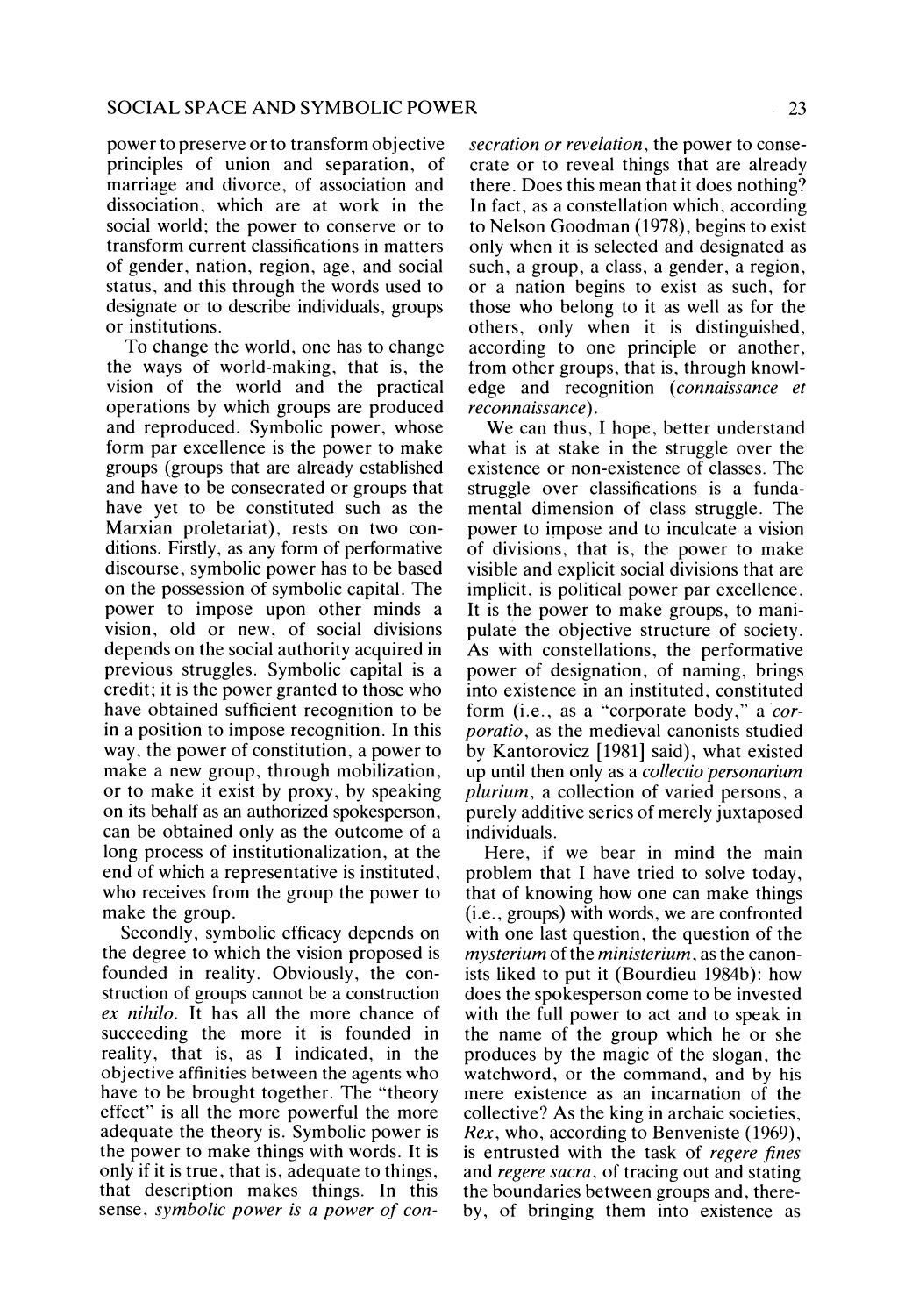such, the leader of a trade union or of a political party, the civil servant or the expert invested with state authoritv. all are **2,** so many personifications of a social fiction to which they give life, in and through their very being, and from which they receive in return their power. The spokesperson is the substitute of the group which fully exists only through this delegation and which acts and speaks through him. He is the group made man, personified. As the canonists said: *status,* the position, is *magistratus,* the magistrate who holds it; or, as Louis XIV proclaimed, "L'Etat, *c'est moi;*" or again, in Robespierre's *the Judgment of Taste.* Trans. Richard Nice. words, "I am the People." The class (or the people, the nation, or any other otherwise elusive social collective) exists if and when there exist agents who can say that they are the class, by the mere fact of speaking publicly, officially, in its place, and of being recognized as entitled to do so by the people who thereby recognize themselves as members of the class, people or nation, or of any other social reality that a realist construction of the world can invent and impose.

I hope that I was able, despite my limited linguistic capabilities, to convince you that complexity lies within social reality and not in a somewhat decadent desire to say complicated things. "The simple, wrote Bachelard (1985), is never but the simplified." And he demonstrated that science has never progressed except by questioning simple ideas. It seems to me that such questioning is particularly needed in the social sciences since, for all the reasons I have said, we tend too easily to satisfy ourselves with the commonplaces supplied us by our commonsense experience or by our familiarity with a scholarly tradition.

## REFERENCES

- Bachelard, Gaston. [1934] 1985. *The New Scientific Spirit.* Trans. Arthur Goldhammer. Boston: Beacon Press.
- Bendix. Reinhard and Bennett Berger. 1959. "Images of Society and Problems of Concept Formation in Sociology." Pp. 92-118 in *Symposium on Sociological Theory.* Edited by Llewelyn Gross. New York: Harper and Row.
- Benveniste. Emile. 1969. *Le vocabulaire des insrilurions indo-europiennes.* Vol. 11: *Pouvoir, droir, religion.* Paris: Editions de Minuit.
- Bourdieu. Pierre. 1968. "Structuralism and Theory of Sociological Knowledge." *Social Research* 35 (Winter): 681-706.
- -. [I9721 1977. *Outline of a Theory of Practice.*  Cambridge: Cambridge University Press.
- -. 1980. *Le sens prarique.* Paris: Editions de Minuit.
- -. 1981. "La représentation politique. Eléments pour une theorie du champ politique." *Acres de la recherche en sciences sociales* 37 (February-March):  $3 - 24$ .
- -. 1982. "Les rites d'institution." *Acres de la recherche en sciences sociales* 43 (June): 58-63.
- -. [I9791 1984a. *Disrinclion: A Social Crilique of*  Cambridge: Harvard University Press.
- -. 1984b. "Delegation and Political Fetishism." *Thesis Eleven* 10/11 (November): 56-70.
- -. [I9841 1985. "Social Space and the Genesis of Groups." *Theory and Sociely* 14 (November): 723- 744.
- . [1983] 1986a. "The Forms of Capital." Pp. 241– 258 in *Handbook of Theory and Research for the Sociology of Education.* Edited by John G. Richardson. New York: Greenwood Press.<br>— 1986b. "From Rules to Strategies." *Cultural*
- *Anlhropology* 1-1 (February): 110-120.
- Bourdieu, Pierre and Monique de Saint Martin. 1975. "Les categories de I'entendement professoral." *Acres de la recherche en sciences sociales* 3 (May): 68-93. (Reprinted as "The Categories of Professorial Judgment," in Pierre Bourdieu. [1984] 1988. *Homo Academicus.* Trans. Peter Collier. Cambridge, Polity Press, and Stanford, Stanford University Press. pp. 194-225).
- Bourdieu, Pierre. Jean-Claude Passeron et Monique de Saint Martin. 1965. *Rapport pidagogique er communicarion.* The Hague: Mouton. (Translated in part as "Language and Pedagogical Situation," pp. 36-77, and "Students and the Language of Teaching." pp. 78-124 in *Melbourne Working*  Papers 1980, edited by D. McCullum and U. Ozolins. University of Melbourne. Department of Education).
- Bourdieu, Pierre and Jean-Claude Passeron. [1970] 1977. *Reproduction in Education, Society, and Cullure.* London: Sage.
- Cassirer, Ernst. [1910] 1923. Substance and Function. *Einstein's Theory of Relarivily.* Trans. William Curtis Swabey and Marie Collins Swabey. Chicago: Open Court Publishing.
- Champagne, Patrick. 1984. "La manifestation. La production de I'evenement politique." *Acles de la recherche en sciences sociales* 52153: 18-41.
- Durkheim, Emile. [1897] 1970. "La conception materialiste de I'historie." Pp. 245-252 in *La science sociale er I'acrion.* Edited by Jean-Francois Filloux. Paris: Presses Universitaires de France.
- Goffman, Erving. 1959. *The Presenlarion of Self in Everyday Life.* Harmondsworth: Pelican.
- -. 1967. *lnreracrion Ritual.* New York: Pantheon. Goodman. Nelson. 1978. *Ways of Worlmaking.*  Indianapolis: Hackett Publishing.